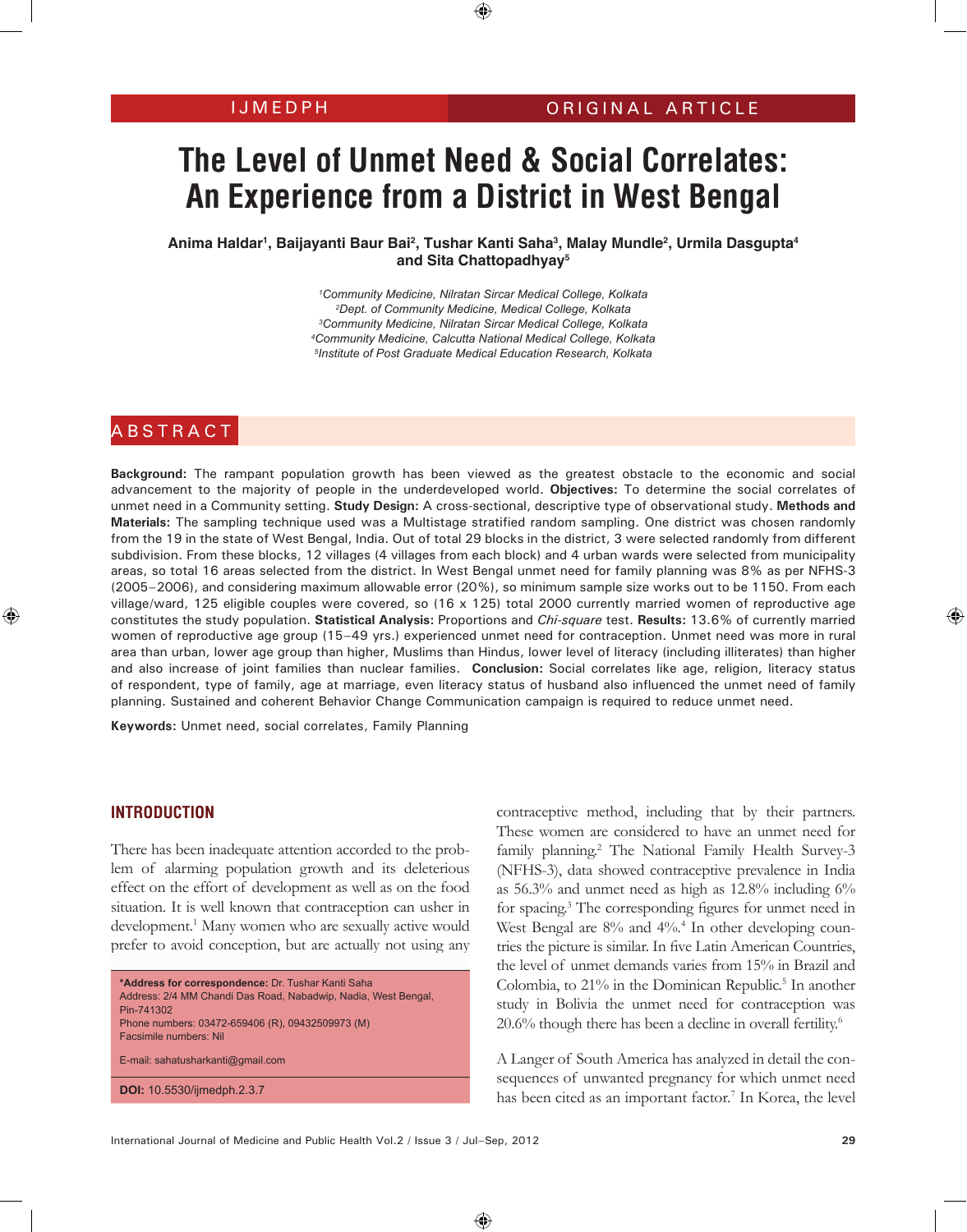of unmet need was 21%.<sup>8</sup> A study of unmet need was carried out among women of reproductive age who attended immunization clinic of Calcutta National Medical College in Kolkata in 2006.<sup>9</sup> But community based studies in this field have been few.10 Socio-cultural and behavioral factors are associated with decision to use and continuation of contraceptive methods and reasons for discontinuation of contraceptives.11 The concept of unmet need was developed by Westoff in 1978 and has been refined several times since.<sup>12</sup> The present study was designed to find out unmet need for family planning and some social correlates among the currently married women of reproductive age group in the district of Paschim Midnapore.

## **MATERIALS AND METHODS**

This community based cross-sectional study was carried out in rural and urban areas of Paschim Midnapore district of West Bengal, India; during April to September 2009. The sampling technique used was a Multistage stratified random sampling. One district was chosen randomly from the 19 in the state of West Bengal and that district was Paschim Midnapore.

Out of total 29 blocks in the district, 3 were selected randomly from different subdivision, Chandrakona-II in Ghatal subdivision, Keshpur in Sadar subdivision and Nayagram under Jhargram subdivision. In each block, 2 sub centers were selected and from each sub center area, 2 villages were chosen by simple random sampling technique. In the urban agglomerates, two municipalities (Kharagpur and Midnapore) were selected randomly and again 2 wards had been chosen also by simple random sampling technique from each municipality.

Thus we obtained 12 villages (4 villages from each block) and 4 urban wards, 2 from each municipality, (as rural and urban population are in the ratio of 3:1, so total 16 areas selected from the district were also distributed in the same ratio i. e. 12 villages from blocks & 4 urban wards).

In West Bengal unmet need for family planning was 8% as per NFHS-3 (2005–2006), and considering maximum allowable error (20%), so minimum sample size works out to be 1150. Hence the sample size was fixed at 2000 for the present study purpose. From each village/ward, 125 eligible couples were covered, so (16 × 125) total 2000 currently married women of reproductive age constitutes the study population.

The data were collected using a predesigned and pretested schedule and interviewing the female partner of all eligible couples in a house-to-house survey using standard random procedure to go to the first house. Faculty members of the Community Medicine Department of different Medical Colleges of Kolkata & Burdwan were involved in the survey. Supervision was done by senior faculty members of Medical Colleges of Kolkata & Burdwan.

The study variables included age of respondent & as well as her husband, type of family, Religion, age at marriage, parity, occupation of wife and Husband, literacy status of husband & wife, per capita monthly income, number of living children, current use of contraceptives, desire for more children or spacing, reasons for non-use of contraceptive methods etc. Data analysis was done by using computer EPI-Info. Statistical test was also done to understand correlation between variables.

**\*SOCIAL CLASS:** \*Socio-economic-status of the families was determined from per-capita monthly income.<sup>13</sup>

**HIGHER SOCIAL CLASS:** Upper middle (Rs. 3,000–4,999), High (Rs. 5,000–9,999), Upper high (Rs. 10,000 and above).

**LOWER SOCIAL CLASS: BPL (<Rs. 500), Poor (Rs. 500–** 1,499), Lower (Rs. 1,500–2,999).

**CURRENTLY MARRIED WOMEN:** Currently married women were taken to mean all women who are at present living with their husbands, irrespective of their parity.

**\*\*UNMET NEED FOR FAMILY PLANNING:** Women with unmet for family planning for limiting births are those who are fecund and sexually active but are not using any method of contraception, and report not wanting any more children. This is a sub category of total unmet need for family planning, which also includes unmet need for spacing births. The concept of unmet need points to the gap between women reproductive intention and their contraceptive behavior.<sup>14</sup>

## **RESULTS**

It was revealed from the present study that 13.6% of the respondents had unmet need for family planning (Fig-I). Areawise variation in unmet need for family planning was found in the present study. Unmet need was greater in rural area (14.5%) than urban area (10.6%)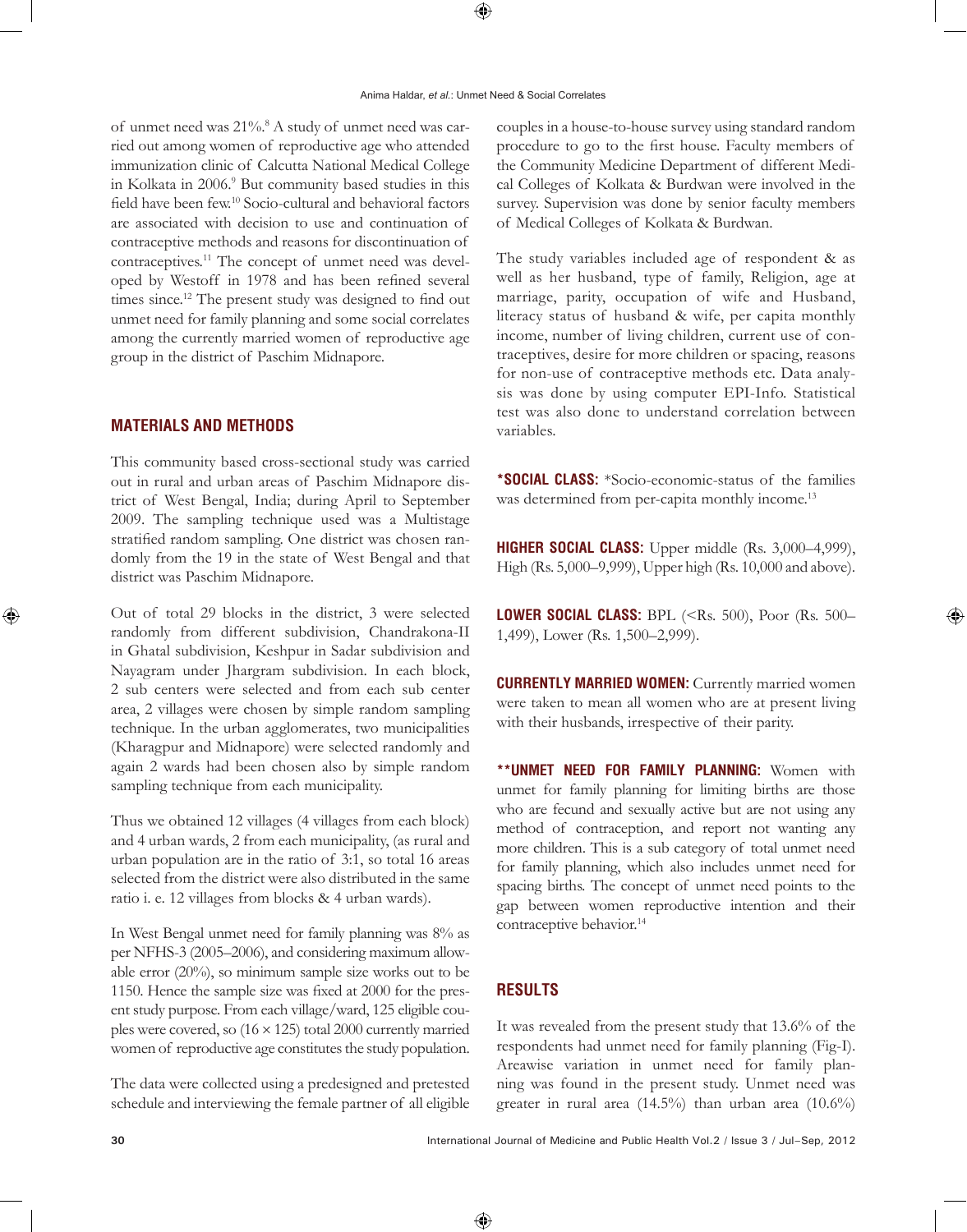

Figure I. Distribution of the respondents according to their unmet need for family planning.

and the difference was statistically significant ( $p < 0.05$ ). There was also highly significant difference of unmet need among different age groups of the respondents  $(X^2 = 44.7, p = 0.0000)$  shown in Table-I.

Religion-wise variation in unmet need for family planning was also revealed from Table-I. 21.4% of Muslim women had unmet need whereas it was 12.5% in case of Hindu women ( $X^2 = 15.02$ ,  $p = 0.0001$ ). Unmet need was more prevalent in joint families (16.8%) than nuclear families (12.3%) and the difference was statistically significant ( $p < 0.05$ ).

Highest unmet need (16.7%) was observed among illiterates & it was 15% in case of Just-literate group followed by 12.4%, 10.6% and 10.5% in case of primary, secondary and graduate & above groups respectively. Literacy status of women was indirectly proportional to unmet need for family planning as observed from Table-I  $(p<0.05)$ .

There was no significant difference of unmet need among different social classes. Unmet need significantly varied

| Table I: Unmet need and social correlates of respondents ( $n = 2000$ ) |                   |       |                             |
|-------------------------------------------------------------------------|-------------------|-------|-----------------------------|
| <b>Social correlates</b>                                                | <b>Unmet need</b> |       | <b>Test of significance</b> |
| I. Area wise                                                            | No                | $\%$  |                             |
| Rural (1500)                                                            | 218               | 14.5  | $X^2 = 4.95$ , p = 0.026    |
| <b>Urban (500)</b>                                                      | 53                | 10.6  |                             |
| II. Age                                                                 |                   |       |                             |
| $<$ 18 yrs (23)                                                         | 3                 | 13.0  | $X^2 = 44.69$ , df = 4,     |
| 18-23 (452)                                                             | 89                | 19.7  | $p = 0.0000$                |
| 24-29 (630)                                                             | 84                | 13.3  |                             |
|                                                                         | 65                | 17.1  |                             |
| ≥36(514)                                                                | 30                | 5.8   |                             |
| III. Religion                                                           |                   |       |                             |
| Hindu (1740)                                                            | 217               | 12.5  | $X^2 = 15.02$               |
| <b>Muslim (252)</b>                                                     | 54                | 21.4  | $p = 0.0001$                |
| Others (8)                                                              | 0                 | 0     |                             |
| IV. Type of family                                                      |                   |       |                             |
| Nuclear (1394)                                                          | 172               | 12.3  | $X^2$ = 6.96, p = 0.008     |
| Joint (583)                                                             | 98                | 16.8  |                             |
| Others (23)                                                             | 1                 | 4.3   |                             |
| V. Literacy status of Respondent                                        |                   |       |                             |
| Illiterate (588)                                                        | 98                | 16.7  | $X^2$ = 10.52, df = 4,      |
| Just literate (351)                                                     | 53                | 15.1  | $p = 0.032$                 |
| Primary (436)                                                           | 54                | 12.4  |                             |
| Secondary (568)                                                         | 60                | 10.6  |                             |
| Graduate & above (37)                                                   | 6                 | 10.5  |                             |
| VI. Social class                                                        |                   |       |                             |
| Higher social class(122)                                                | 13                | 10.7  | $X^2 = 0.93$ , $p = 0.61$   |
| Lower social class(1878)                                                | 258               | 13.7  |                             |
| VII. Literacy status of Husband                                         |                   |       |                             |
| Illiterate (344)                                                        | 47                | 13.7  | $X^2 = 7.84$ , df = 1,      |
| Just literate (368)                                                     | 70                | 19.0  | $p = 0.005$                 |
| Primary (508)                                                           | 59                | 11.6  |                             |
| Secondary (636)                                                         | 79                | 12.4  |                             |
| Graduate & above (144)                                                  | 16                | 11.1  |                             |
| VIII. Age at marriage                                                   |                   |       |                             |
| <18 yrs (1191)                                                          | 170               | 14.27 | $X^2 = 3.82$ , df = 2,      |
| 18-23 yrs (750)                                                         | 96                | 12.80 | $p = 0.05$                  |
| $≥ 24$ yrs (59)                                                         | 5                 | 8.45  |                             |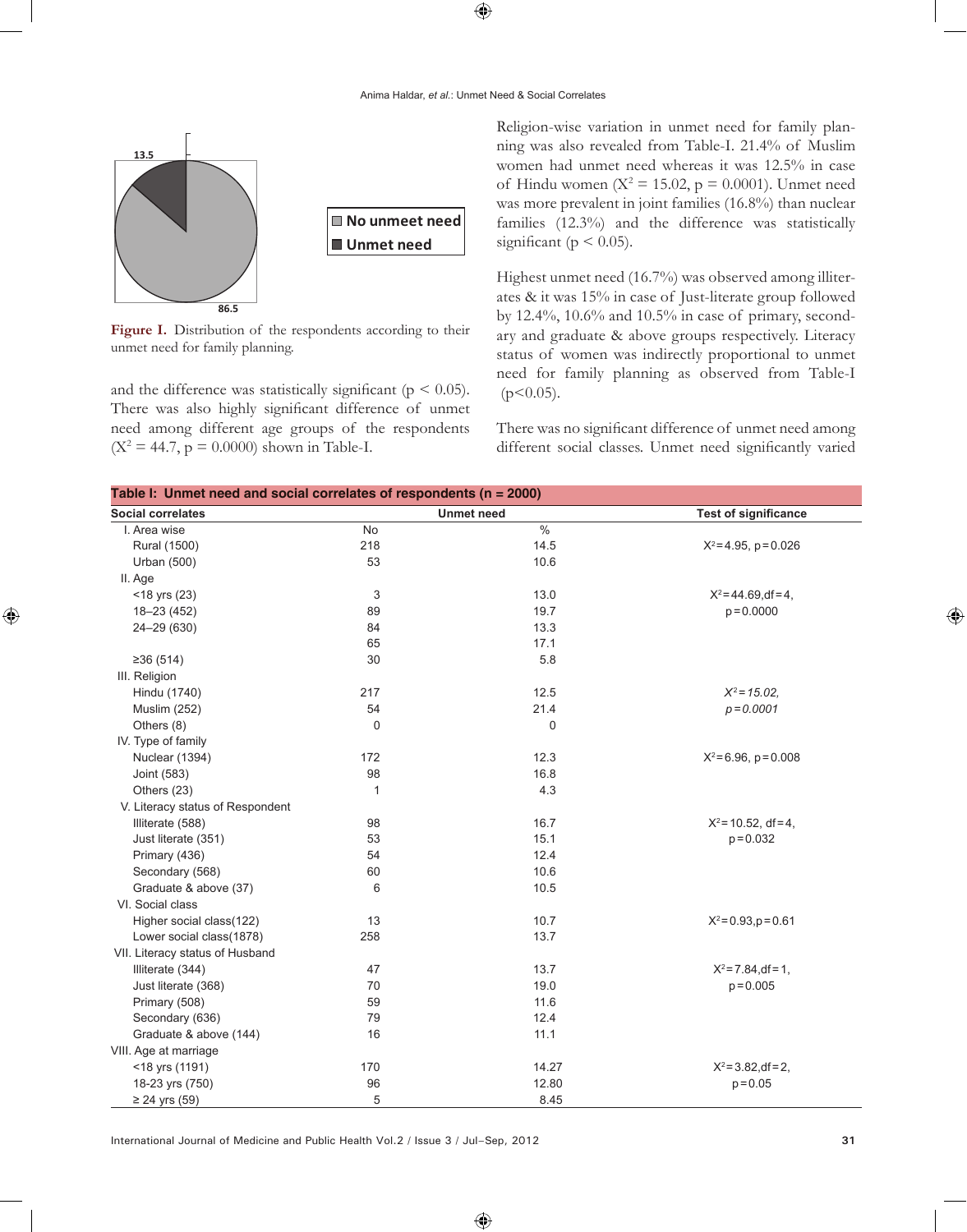

Figure II. Unmet need according to their number of living children.



Figure III. Reasons for unmet need.

according to literacy status of the husband of the respondents also as revealed from Table-I. Age at marriage has got some influence on unmet need. It was highest among those who married early than those who married at the age of 24 years and above (Table-I).

Figure-II indicated the unmet need experienced by the respondents according to their number of living children. Unmet need was highest (18.9%) among those who had one child followed by 18.0%, 12.9% and 12.6% in case of women having 4 children, 3 children and 2 children respectively. The major reasons for unmet need were lack of information (35.6%), fear of adverse effect (25.4%), opposition from husband (13.5%), hindrance from elder family members (7.5%), inconvenient time (8.1%), irregular supply (5.4%), religious and or cultural barrier (4.5%) shown in Fig-III.

#### **DISCUSSION**

Overall unmet need for family planning was 13.6% in the present study. The findings of National Family Health Survey-3 (2005–2006) indicate the overall unmet need for family planning in West Bengal was 8 %<sup>(4)</sup> and in India 12.8%.3 Both were less than the findings of the present study. But the findings of the present study did

not corroborate with the findings of Bhattacharya et al<sup>9</sup> where unmet need was quite high (41.67%), such difference may be due to the fact that present study was community based with big sample size compared to earlier one was clinic based study with a small sample size.

Earlier study conducted in Uttar Pradesh by Thiagarjan and Adhikari<sup>2</sup> showed overall unmet need (6.9%) for family planning among eligible couple by using Westoff's method.5

In another community based study conducted by Andurkar et al<sup>10</sup> in field practice area of Urban Health Centre under Govt. Medical College of Aurangabad where the unmet need for family planning was much higher (20.5%) than the findings of the present community based study.

In the present study it was observed that unmet need for contraception was higher among the rural muslim women, women belonged to illiterate and just literate group, lower literacy status of the husband, joint families and lower age group, and the early age at marriage. Similar findings were also observed by earlier studies.2,10,15 So literacy status of husband, and age at marriage of the respondent was indirectly proportional to the unmet need for family planning. Similar observations also observed by the earlier study.<sup>2</sup>

In the present study 18.9% of the women of unmet group had one child so it indicates even after first child the women are interested in controlling fertility, this finding did not corroborate with the findings of earlier study<sup>15</sup> where only 8% of unmet need group had one child. But there was no apparent relationship between number of living children and level of unmet need.

The main reasons identified by the present study for unmet need were lack of information, fear of adverse effect, opposition from husband, hindrance from elder family members, cultural and or religious barrier. Similar findings were observed by the earlier studies.<sup>9,15,16</sup>

One important finding of this community based study showed, hindrance from elder members of the family, constitutes for 7.5% of unmet need for contraception. The main reason for unmet need lack of information/unawareness was quite high (35.6%) in the present study in comparison to earlier studies.9,15 where lack of information was commented as reason for non acceptance of contraceptive by 24%, 26% of the respondents respectively. This difference may be due to the fact that earlier studies were clinic based one but the present study was community based one.

There were so many social factors like age of currently married women, religion, education, age at marriage etc